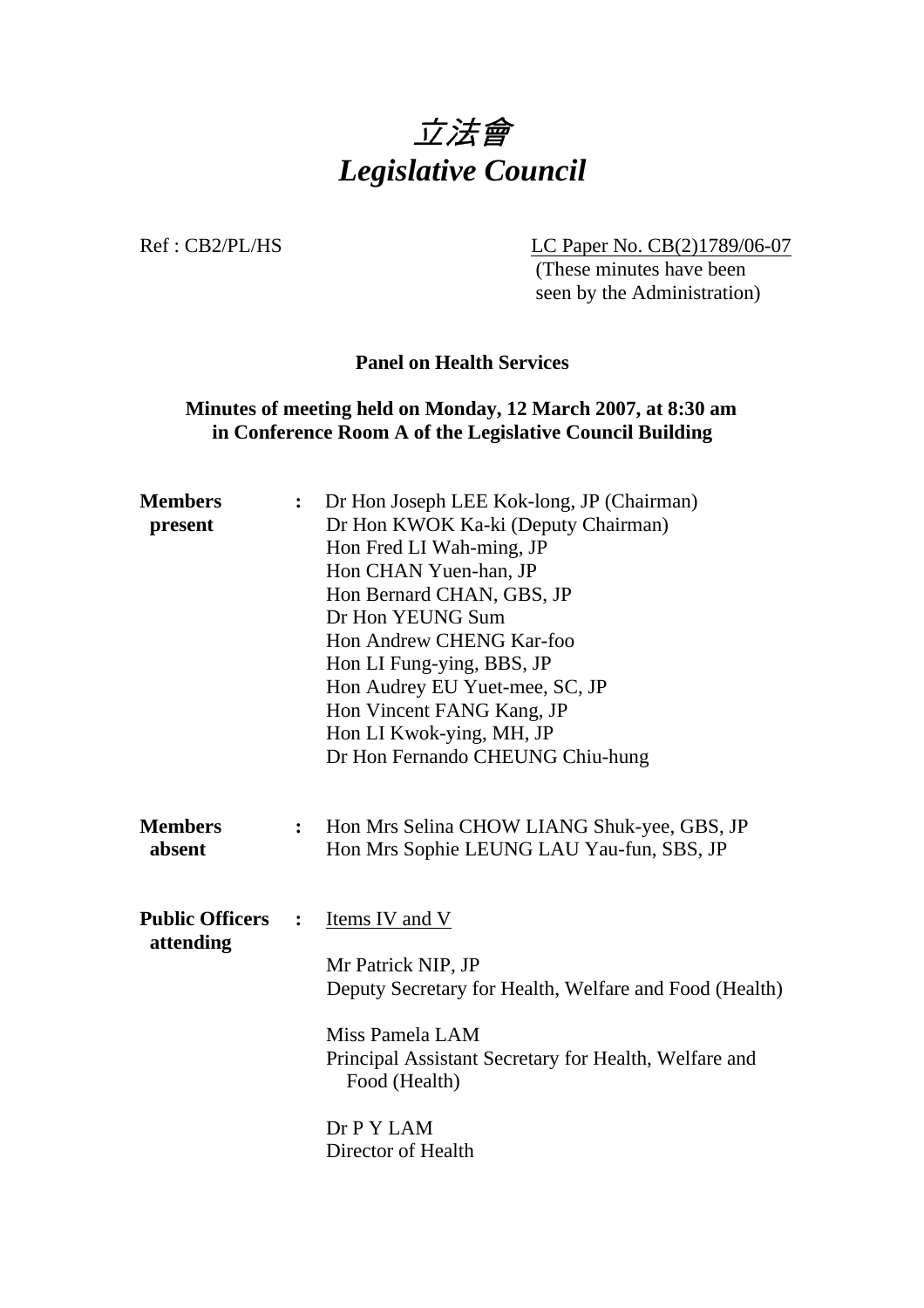|                                     |   | <b>Item IV</b> only                                                                         |  |
|-------------------------------------|---|---------------------------------------------------------------------------------------------|--|
|                                     |   | Dr WONG Ka-hing<br><b>Consultant (Special Preventive Programme)</b><br>Department of Health |  |
|                                     |   | <u>Item V only</u>                                                                          |  |
|                                     |   | Dr Gloria TAM<br>Assistant Director of Health (Health Administration and<br>Planning)       |  |
|                                     |   | Dr Monica WONG<br>Principal Medical and Health Officer<br>Department of Health              |  |
| <b>Deputations</b><br>by invitation | : | Item IV                                                                                     |  |
|                                     |   | <b>Action for Reach Out</b>                                                                 |  |
|                                     |   | Miss YIM Kit-sum<br><b>Executive Director</b>                                               |  |
|                                     |   | Miss Victoria CHEUK Chiu-man<br>Programme Officer                                           |  |
|                                     |   | Community Health Organisation for Intervention, Care<br>and Empowerment Limited             |  |
|                                     |   | Miss Shara HO Pik-yuk<br><b>Chief Executive Officer</b>                                     |  |
|                                     |   | AIDS Concern                                                                                |  |
|                                     |   | Miss Loretta WONG<br><b>Chief Executive</b>                                                 |  |
|                                     |   | Miss Winnie HO<br>Programme Director                                                        |  |
|                                     |   | <b>Hong Kong AIDS Foundation</b>                                                            |  |
|                                     |   | Ms LIN Oi-chu<br><b>Chief Executive</b>                                                     |  |
|                                     |   |                                                                                             |  |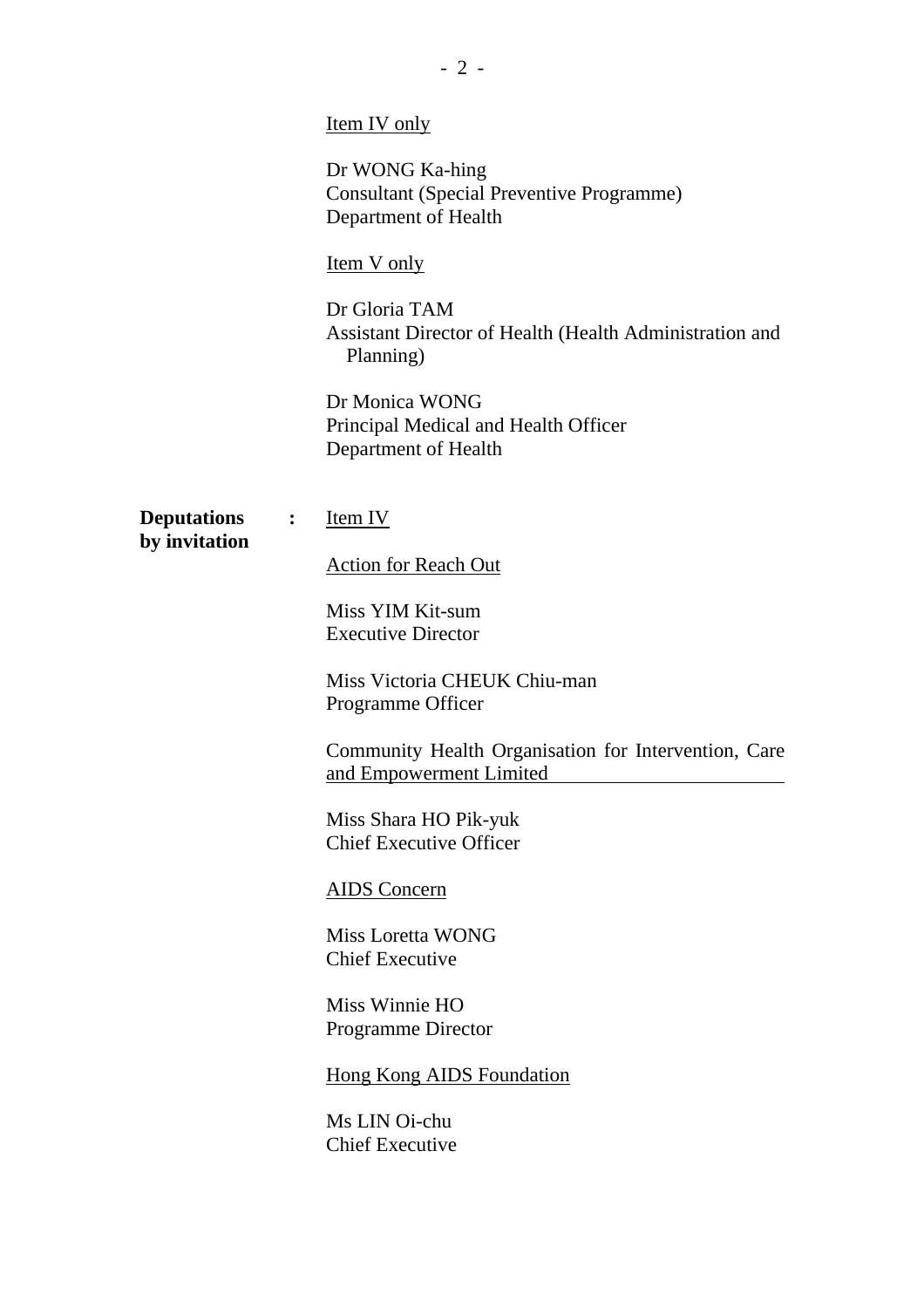Mr William KAM Hing-fat Deputy Chief Executive

The Hong Kong Coalition of AIDS Service **Organizations** 

Mr William KAM Hing-fat Vice Chairman

#### Society for AIDS Care

Ms Esther CHOI Project Manager

The Boys' and Girls' Clubs Association of Hong Kong

Miss CHUI Mei-shan Project Officer

Ms YAU Yuk-lan Supervisor

The Society of Rehabilitation and Crime Prevention, Hong Kong

Mr FUNG Cheung-tim Planning & Development Manager

Ms YUEN How-siin Project Manager, Mercury III - Intensive Support & Preventive Programme for AIDS & Blood Borne Disease

Hong Kong Federation of Women's Centres

Ms FONG Man-ying **Director** 

Ms LI Kai-kuen Member

| <b>Clerk</b> in | Miss Mary SO                 |
|-----------------|------------------------------|
| attendance      | Chief Council Secretary (2)5 |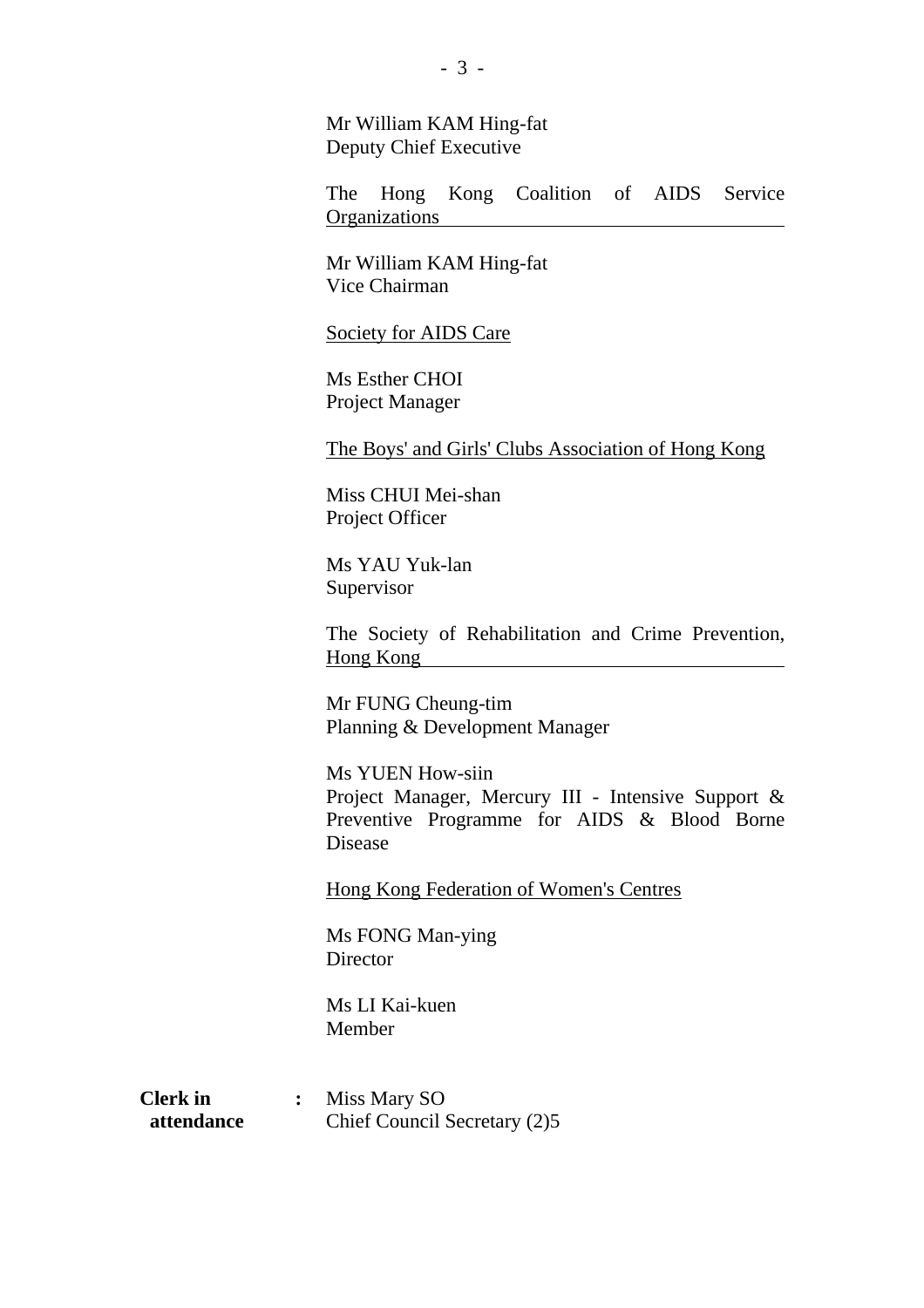| <b>Staff</b> in<br>attendance | $:$ Ms Amy YU<br>Senior Council Secretary (2)3 |
|-------------------------------|------------------------------------------------|
|                               | Ms Sandy HAU<br>Legislative Assistant (2)5     |

#### Action

#### **I. Confirmation of minutes**

(LC Paper Nos. CB(2)1039/06-07 and CB(2)1240/06-07)

The minutes of the special meeting held on 23 January 2007 and of the regular meeting held on 12 February 2007 were confirmed.

#### **II. Information paper(s) issued since the last meeting**

2. There was no information paper issued since the last meeting.

#### **III. Items for discussion at the next meeting**

(LC Paper Nos. CB(2)1238/06-07(01) and (02), CB(2)1262/06-07(01) and CB(2)1280/06-07(01) and (02))

3. Mr Andrew CHENG and Dr KWOK Ka-ki proposed to discuss the issue of fee sharing arrangements for private patient services at public hospitals, details of which were set out in their respective letter to the Panel (LC Paper Nos. CB(2)1280/06-07(01) and (02)). Members expressed support. The Administration was requested to provide the following information in its discussion paper on the issue -

- (a) fee sharing arrangements between the Hospital Authority (HA) and the two Universities with medical faculties for private patient services provided by the teaching staff from the two Universities concerned;
- (b) fee sharing arrangements between HA and the public hospitals for private patient services provided by non-teaching staff (i.e. HA staff performing private patient services); and
- (c) income generated from private patient services in each public hospital providing such services for the past five years.

4. Members also expressed support for Dr Fernando CHEUNG's suggestion of discussing the issue of obstetric service charge for Mainland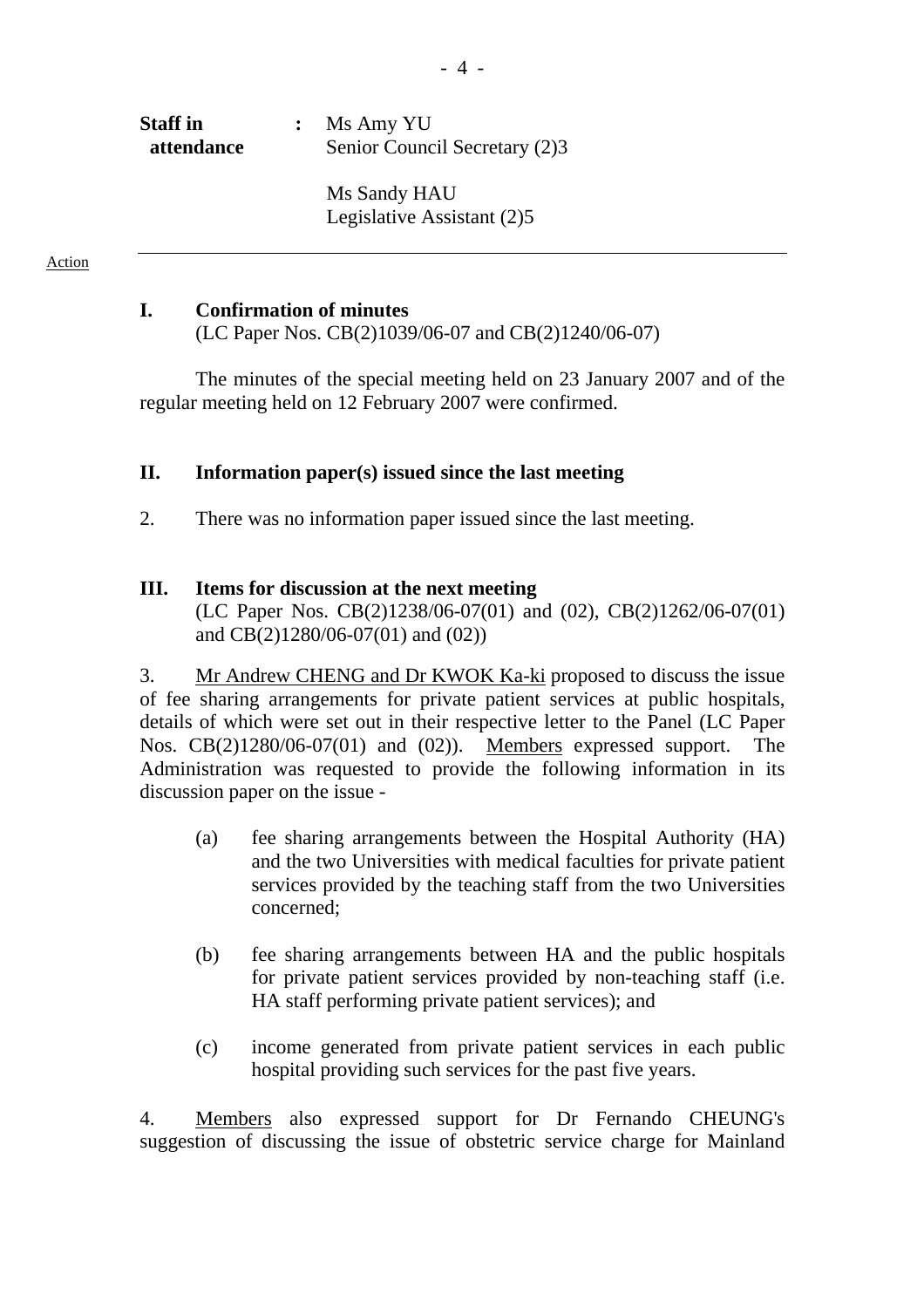women whose spouses were Hong Kong residents, details of which were set out in his letter to the Panel (LC Paper No. CB(2)1262/06-07(01)).

5. Noting from the outstanding list of items for discussion (LC Paper No.  $CB(2)1238/06-07(01)$  that the Administration was in a position to discuss the issues of "Rationalisation of public hospital services" and "Poison control" in April 2007, and having regard to the issues agreed by members for discussion as set out in foregoing paragraphs, the Chairman suggested the following arrangements -

Items for discussion at the next regular meeting to be held on 2 April 2007

- (a) Private patient services at public hospitals and fee-sharing arrangements; and
- (b) Rationalisation of public hospital services.

Items for discussion at a special meeting to be held in April 2007

- (a) Obstetric service charge for Mainland women whose spouses were Hong Kong residents; and
- (b) Poison control

Members agreed.

 (*Post-meeting note*: The special meeting was scheduled for 16 April 2007 at 10:45 am.)

6. The Chairman reminded the Administration to expeditiously provide responses to the outstanding items in the "List of follow-up actions" (LC Paper No. CB(2)1238/06-07(02)) and, if not possible, to indicate a time frame for providing such. Deputy Secretary for Health, Welfare and Food (Health) (DSHWF(H)) agreed.

#### **IV. Prevention and control of HIV/AIDS**

(LC Paper Nos. CB(2)1238/06-07(03) and CB(2) 1296/06-07)

7. Consultant (Special Preventive Programme), Department of Health (Consultant (SPP), DH) conducted a power-point presentation on the latest HIV/AIDS situation in Hong Kong and the Government's work in preventing and controlling HIV/AIDS, details of which were set out in the Administration's paper.

Admin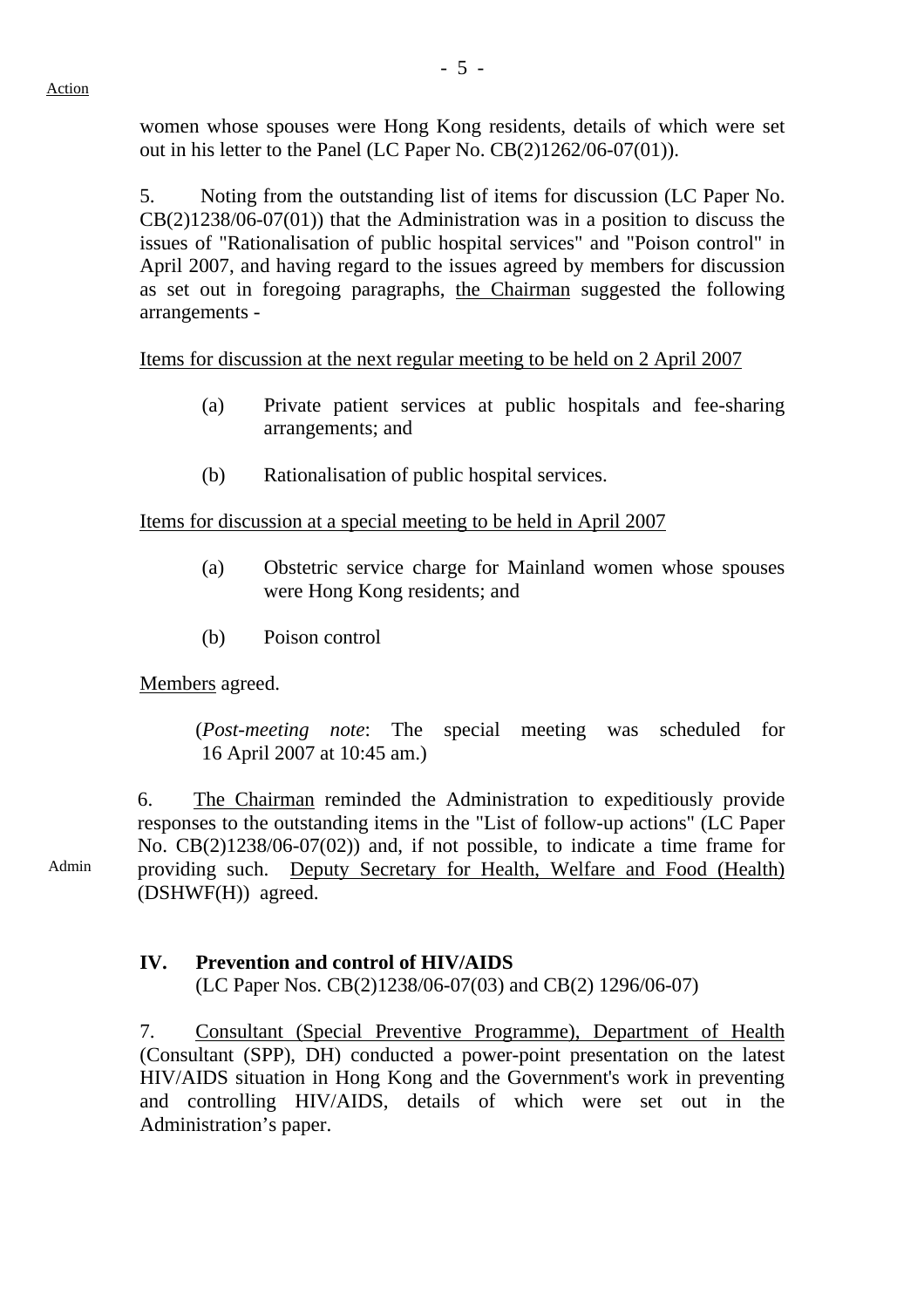#### Views of deputations

#### *Action for Reach Out*

8. Miss YIM Kit-sum presented the views of Action for Reach Out (ARO) as detailed in its submission (LC Paper No. CB(2) 1238/06-07(05)). In particular, ARO urged the Administration -

- (a) to devise a concrete action plan for implementing the "Recommended HIV/AIDS Strategies for Hong Kong 2007- 2011" formulated by the Advisory Council on AIDS (ACA) and enhance its role in co-ordinating and monitoring the implementation process;
- (b) to expeditiously conduct a review of the practice of law enforcement officers making arrest on sex workers who were found to be carrying condoms or lubricants, which not only violated human rights and was also not conducive to safe sex;
- (c) to review the policy of requiring non-eligible persons (NEPs) to pay a fee of \$700 for using the Social Hygiene Clinics of the Department of Health (DH) which provided medical check-up, treatment and counselling on sexually transmitted infections (STI); and
- (d) to include AIDS patients, people who were HIV positive and frontline AIDS workers in the membership of ACA.

#### *Community Health Organisation for Intervention, Care and Empowerment Limited*

9. Miss Shara HO introduced the submission of Community Health Organisation for Intervention, Care and Empowerment Limited (CHOICE) (LC Paper No. CB(2) 1276/06-07(01)). Specifically, CHOICE proposed the following -

- (a) more resources should be provided to non-governmental organisations (NGOs) involving in the prevention and control of HIV/AIDS, having regard to the 19% increase in the number of new HIV infections from 2005 to 2006;
- (b) criteria adopted by the Council for the AIDS Trust Fund (ATF) for approving funding applications should be made clearer;
- (c) policy of requiring NEPs to pay a fee of \$700 for the services of DH's Social Hygiene Clinics should be reviewed; and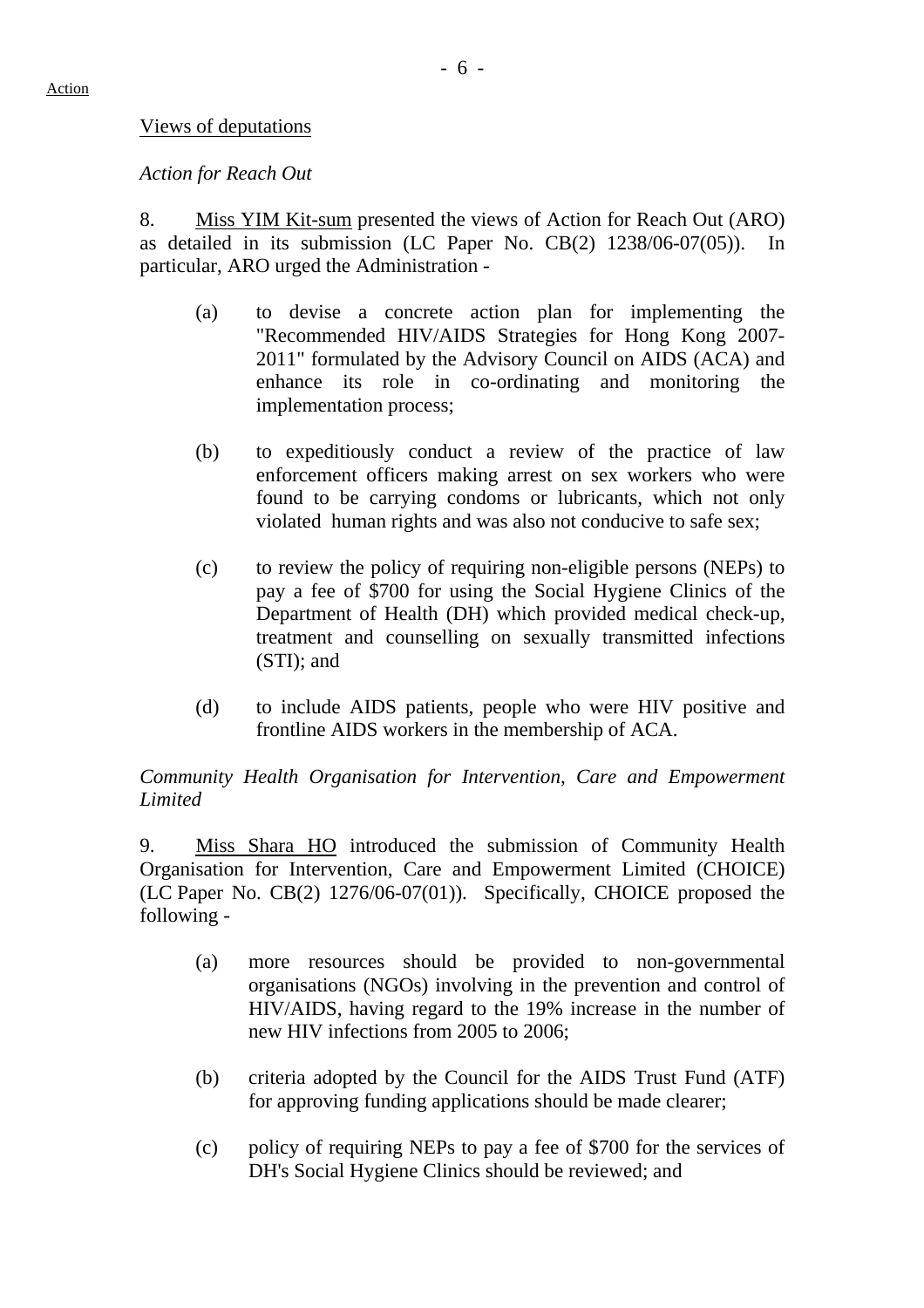(d) collaboration with the Mainland organisations concerned should be stepped up to better combat HIV/AIDS.

#### *AIDS Concern*

10. Miss Loretta WONG introduced AIDS Concern's submission (LC Paper No. CB(2) 1238/06-07(06)). Notably, AIDS Concern recommended that -

- (a) the Administration should take up a leadership role in coordinating stakeholders in the fight against HIV/AIDS;
- (b) ACA should take up a leadership role in co-ordinating stakeholders to achieve the eight specific targets laid down in the "Recommended HIV/AIDS Strategies for Hong Kong 2007- 2011", examine as soon as possible the sustainability of ATF, expand the scope of ATF to support projects on cross-border travellers, and engage more people living with HIV/AIDS in the fight against the disease, including enlisting them in the ACA structure;
- (c) the Panel on Health Services should examine the allocation of fund by ATF to ensure effective funding of community-based responses;
- (d) the Council of ATF should regard AIDS NGOs as partners in the fight against HIV/AIDS, including consulting them on any changes in ATF funding priorities and/or allocation;
- (e) condoms should not be used as evidence for prosecution of vice establishments and sex workers;
- (f) STI testing and treatment services of DH's Social Hygiene Clinics should be provided free of charge to NEPs;
- (g) sex education should be made compulsory in the curriculum of primary and secondary schools; and
- (h) the Administration should step up its efforts in fighting AIDSrelated stigma.

### *Hong Kong AIDS Foundation*

11. Ms LIN Oi-chu presented the views of Hong Kong AIDS Foundation (HKAF) as detailed in its submission (LC Paper No. CB(2) 1238/06-07(07)). Specifically, HKAF proposed that -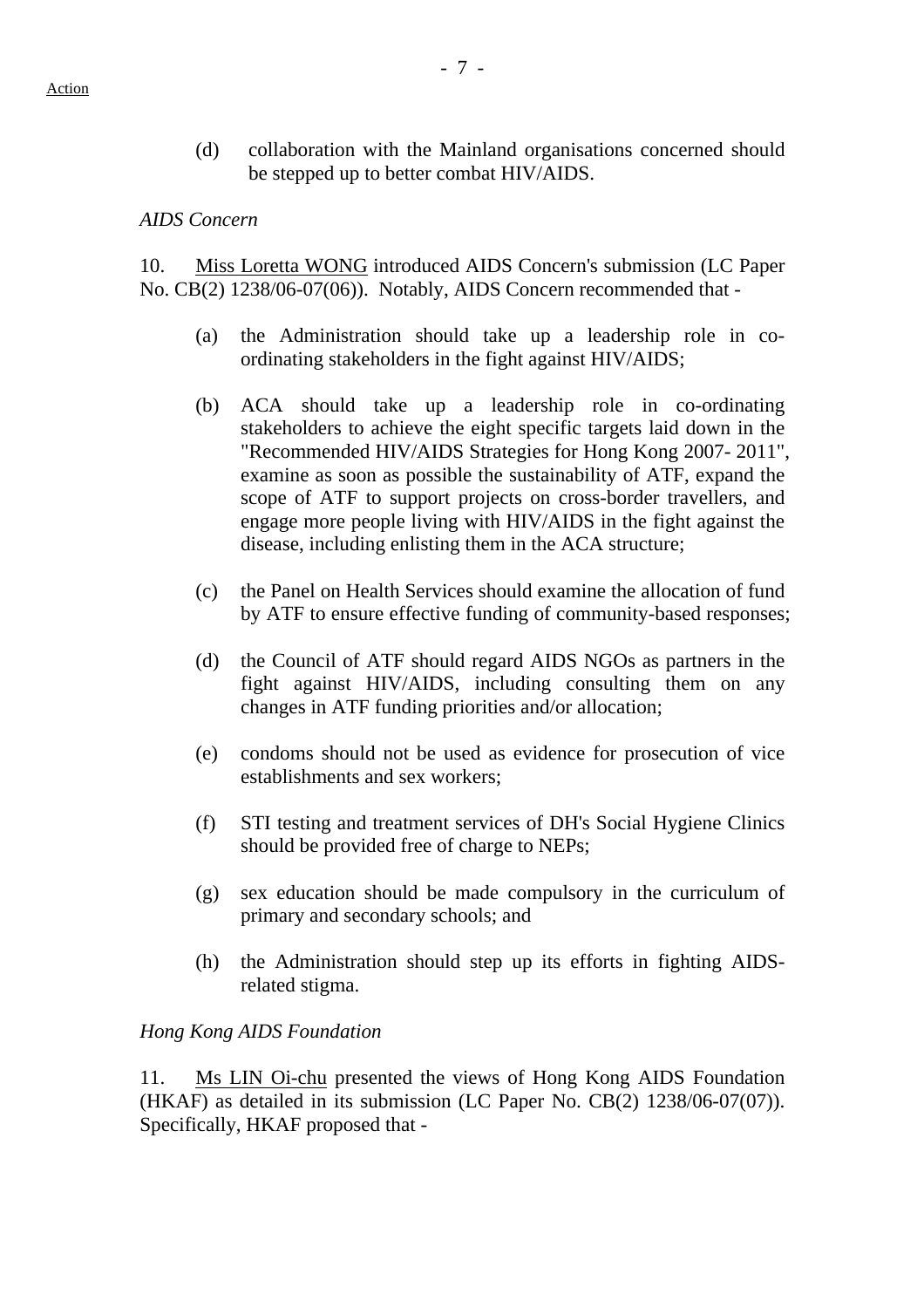- (a) apart from supporting prevention and care programmes for highrisk groups, the Council on ATF should accord funding priorities to projects targetting at youth, people with disabilities and on fighting the epidemic from across the border and nearby regions;
- (b) ATF should provide funding support to AIDS NGOs for capacity building of their workers, having regard to the ever-changing HIV/AIDS situation in Hong Kong; and
- (c) concrete action plans should be formulated to implement the strategies on preventing and controlling HIV/AIDS for the five years ahead.

## *The Hong Kong Coalition of AIDS Service Organizations*

12. Mr William KAM presented the views of the Hong Kong Coalition of AIDS Service Organizations (HKCASO) as detailed in its submission (LC Paper No. CB(2) 1238/06-07(06)). Notably, HKCASO was of the view that -

- (a) people living with HIV/AIDS and frontline AIDS workers should be included on the main committee of ACA; and
- (b) the Council on ATF should publicise information on its funding allocations, such as the annual amounts given to the different project areas, so as to enable AIDS NGOs and the public at large to know whether the funding allocations were following closely the trend of the epidemic.

### *Society for AIDS Care*

13. Ms Esther CHOI presented the views of Society for AIDS Care (SAC) as set out in its submission (LC Paper No. CB(2) 1238/06-07(09)). Specifically, SAC made the following points -

- (a) treatment should be provided to Mainland pregnant women giving birth in Hong Kong if they were tested positive with HIV, in order to reduce possible infection of the newborn;
- (b) measures to reduce perinatal transmission of HIV infection should be put in place so that a couple either or both of whom was/were HIV positive did not have to engage in high risk pregnancies;
- (c) more aggressive AIDS acceptance campaign should be jointly conducted by the Government and AIDS NGOs to eradicate discrimination against people living with HIV/AIDS; and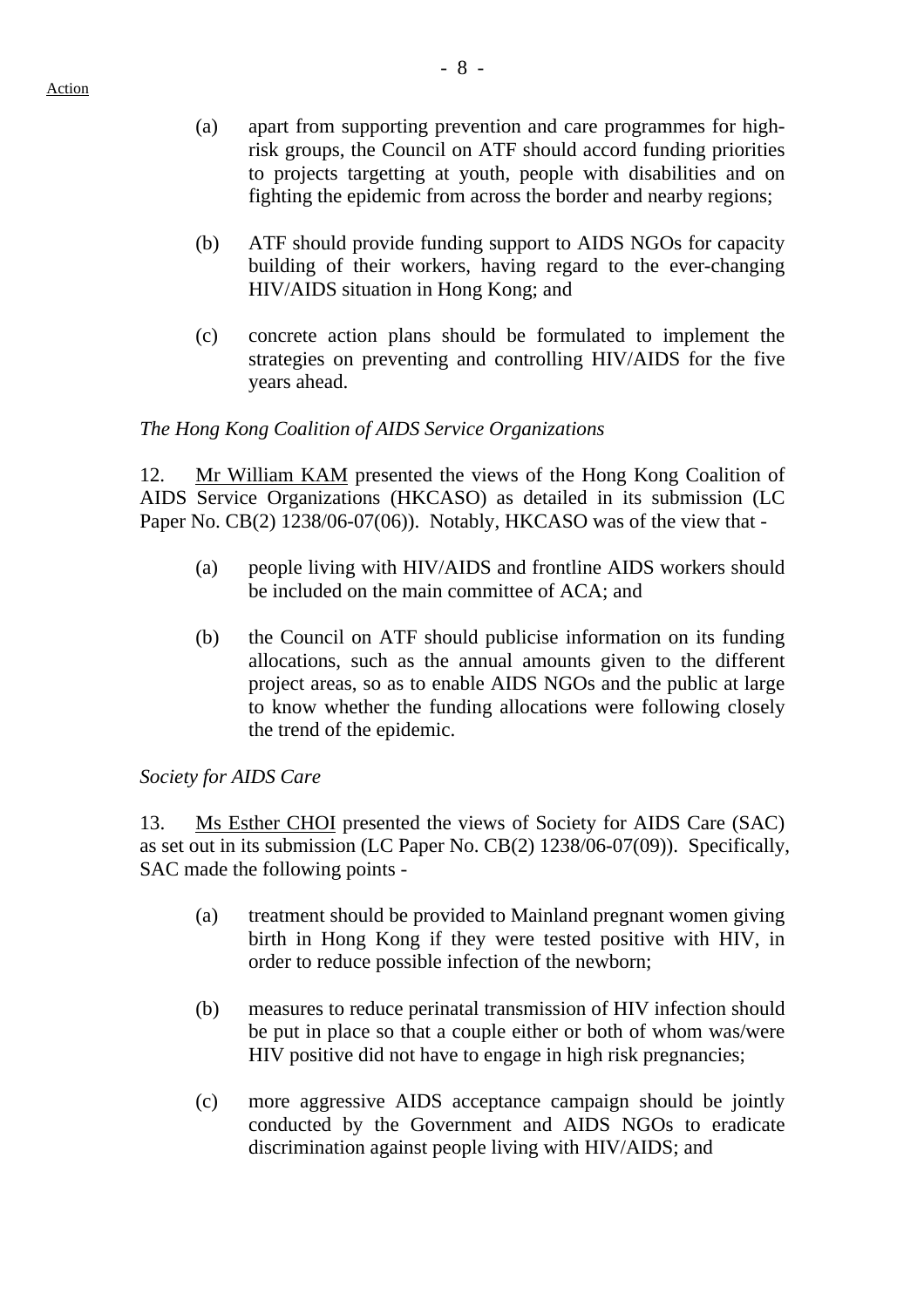(d) despite rapid increase in the number of HIV infection cases in Hong Kong, allocation to AIDS NGOs providing medical and support services to AIDS patients and their families remained at the year 2000 level. Not only was the level of funding inadequate for AIDS NGOs to provide the necessary services to AIDS patients and their families, the provision of such on a triennium basis had made it difficult for these NGOs to plan their works and also made AIDS patients felt their needs were not given due attention by the Government.

#### *The Boys' and Girls' Clubs Association of Hong Kong*

14. Miss CHUI Mei-shan highlighted the following views of the Boys' and Girls' Clubs Association of Hong Kong, details of which were set out in its submission (LC Paper No. CB(2) 1276/06-07(02)) -

- (a) ATF should support more projects targetting at youth;
- (b) sex education should be made compulsory in the curriculum of primary and secondary schools; and
- (c) ACA should include frontline ADS workers or people living with HIV/AIDS to sit on its main committee so as to effectively implement HIV/AIDS preventive work.

### *The Society of Rehabilitation and Crime Prevention, Hong Kong*

15. Ms YUEN How-siin highlighted the following views of the Society of Rehabilitation and Crime Prevention, Hong Kong as detailed in its submission (LC Paper No. CB(2) 1276/06-07(03)) -

- (a) STI testing and treatment services of DH's Social Hygiene Clinics should be provided free of charge to NEPs;
- (b) efforts on raising the awareness of visitors to Hong Kong on HIV prevention and control at all immigration control points should be strengthened; and
- (c) the Council for ATF should provide more financial support to AIDS education programmes for inmates of correctional institutions and consider accepting applications all year round to speed up the funding process.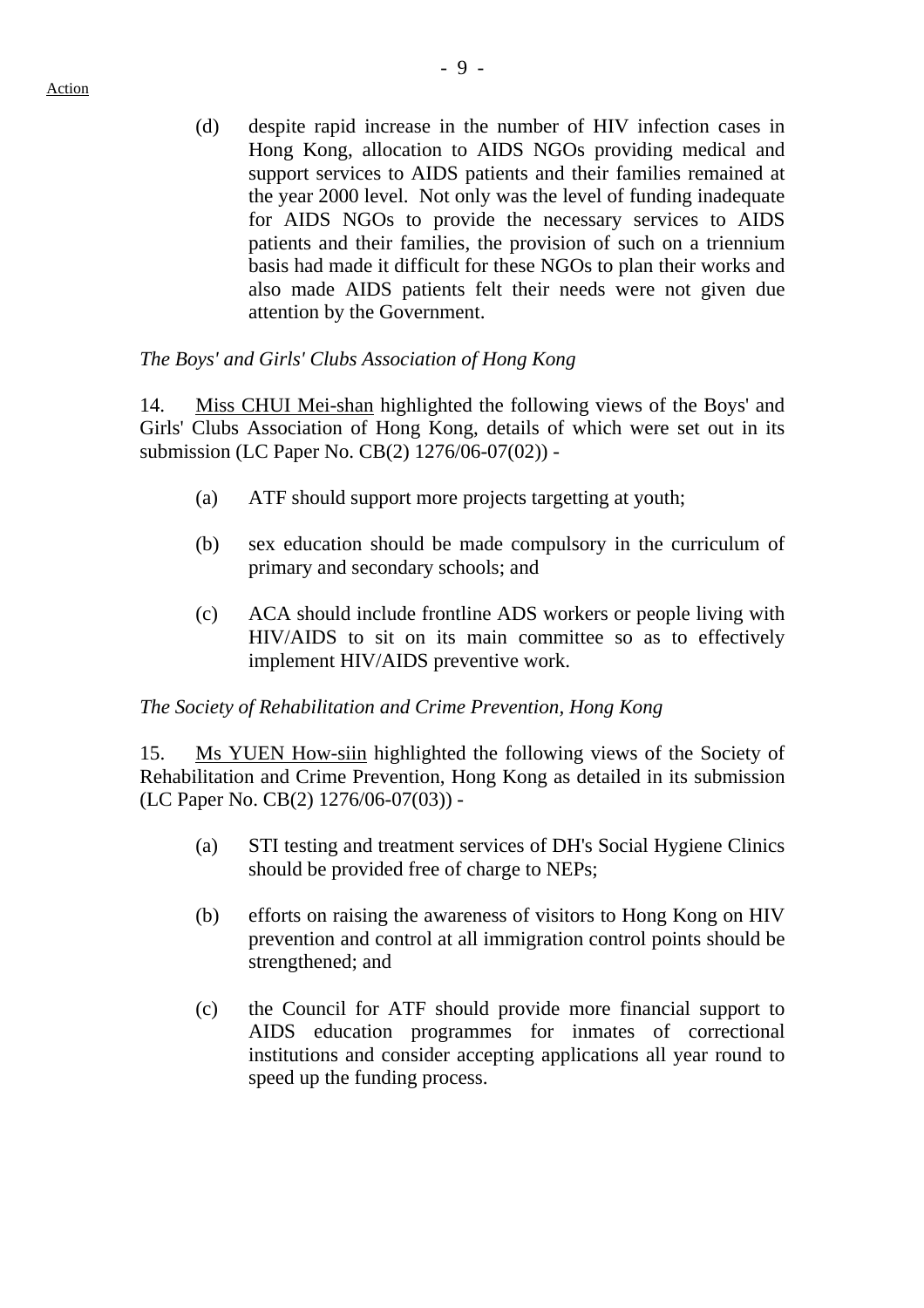## *Hong Kong Federation of Women's Centres*

16. Ms FONG Man-ying presented the views of Hong Kong Federation of Women's Centres (HKFWC) as detailed in its submission (LC Paper No. CB(2) 1280/06-07(03)). Specifically, HKFWC expressed concern about the increasing number of low-risk women contracting HIV from their spouses. The Administration was urged to incorporate gender equality in the development of HIV prevention programmes and provide adequate resources to AIDS-related projects targetted at women.

### Discussion

### *Membership of ACA*

17. Dr KWOK Ka-ki, Mr Fred LI and Dr Fernando CHEUNG shared the views of deputations that people living with HIV/AIDS and frontline AIDS workers should be appointed to sit on ACA.

18. DSHWF(H) responded that although people living with HIV/AIDS and frontline AIDS workers were not appointed to ACA, this did not mean that their views had not been taken into account by ACA in the formulation of strategies against HIV/AIDS. For instance, a broad-based approach of involving different stakeholders was adopted by ACA in the formulation of its five-year HIV/AIDS strategies from 2007-2011, including the community assessment and evaluation exercise embarked on by the Community Forum on AIDS (CFA). CFA was established by ACA in 2005 to provide a platform whereby the views and expertise of organisations and individuals involved in education and services relating to HIV/AIDS could be directly shared and collected to support policy formulation at the ACA level. Membership of CFA included organisations delivering HIV/AIDS services, and representatives of vulnerable groups. The views of deputations would be taken into account when the Administration considered appointments to the next term of ACA commencing 1 August 2008.

*Provision of free/HIV testing and treatment services to sex workers who were not Hong Kong residents* 

19. Dr KWOK Ka-ki and Dr YEUNG Sum urged DH to provide free HIV testing and treatment services to sex workers who were not Hong Kong residents, so as to better prevent and control the spread of HIV/AIDS in Hong Kong. They pointed out that the charging of \$700 per consultation for non-Hong Kong residents at DH's Social Hygiene Clinics had deterred many nonlocal sex workers, who were mainly from the Mainland, to find out whether they were infected with HIV.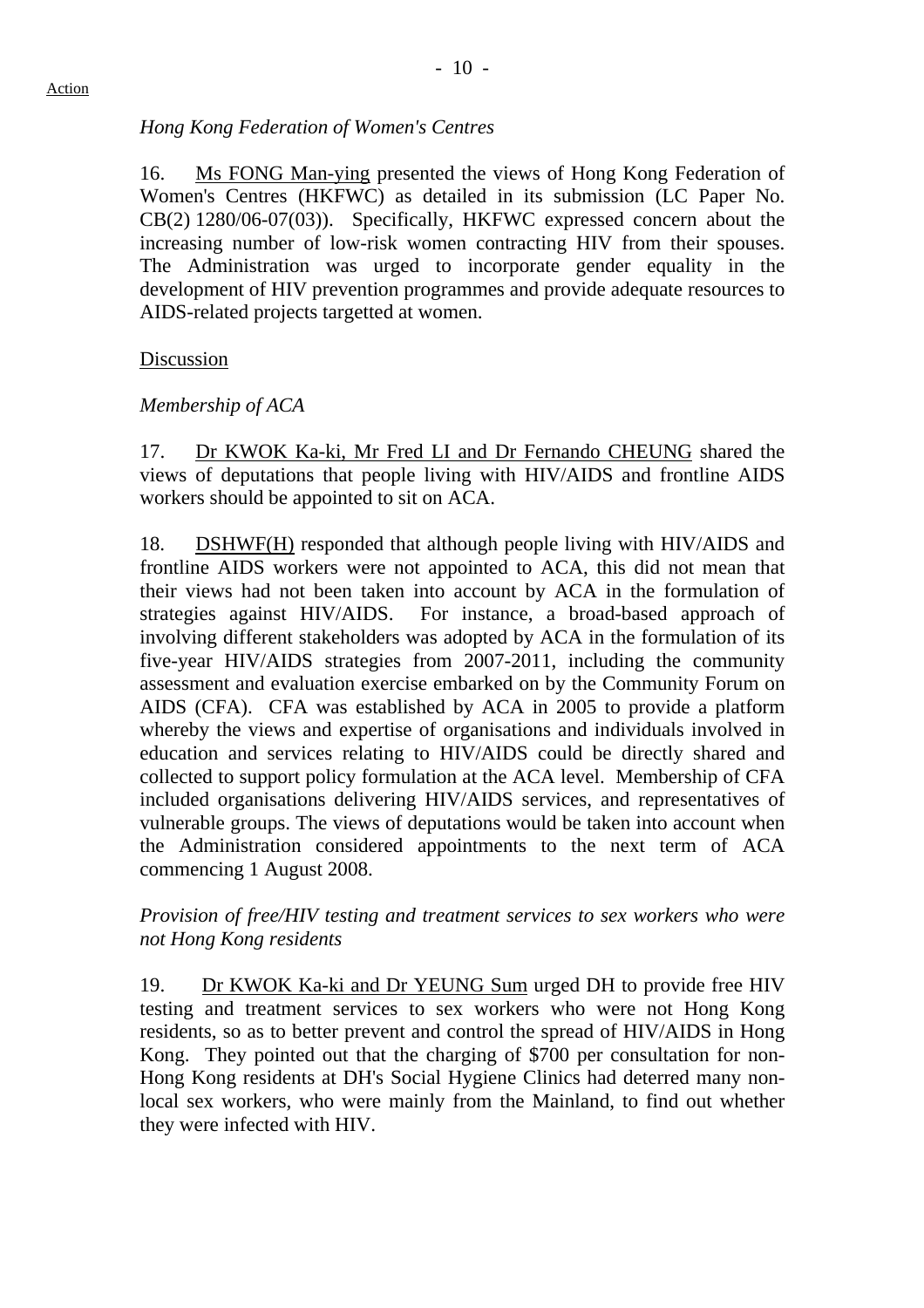20. DSHWF(H) responded that in order to ensure a rational use of public resources which were finite, it was an established principle under the population policy that heavily-subsidised services should not be diverted to non-Hong Kong residents at the expense of local residents. Hence, only Hong Kong residents were entitled to enjoy public medical services at heavilysubsidised rates. While non-Hong Kong residents were allowed to access public medical services, they were required to pay higher fees. DSHWF(H) further said that although non-Hong Kong residents were charged a fee of \$700 per visit at DH's Social Hygiene Clinic, free HIV testing was available through DH's AIDS hotline for all people regardless of whether they were Hong Kong residents or otherwise.

21. Director of Health (D of Health) supplemented that DH was closely monitoring the risk on public health posed by the charging of HIV testing fee for non-Hong Kong residents. Where practicable, consideration could be given to providing free STI/HIV testing to non-Hong Kong residents. As the annual cost for treating an HIV/AIDS patient could run up to some \$100,000 (consultation fee not included), the Administration had no intention to provide free or heavily-subsidised HIV/AIDS treatment to non-Hong Kong residents. D of Health pointed out that if free or heavily-subsidised HIV/AIDS treatment was provided to non-Hong Kong residents, pressure similar to that exerted by Mainland pregnant women giving birth in Hong Kong on Hong Kong's health care system would recur in view of Hong Kong's good reputation in treating HIV/AIDS.

### *Implementation of the HIV/AIDS strategies recommended by ACA*

22. Dr Fernando CHEUNG expressed concern about whether the strategies recommended by ACA in preventing and controlling HIV/AIDS would be followed through and implemented, as there appeared to be a lack of coordination assumed by the Administration in this regard.

23. D of Health responded that the Government attached great importance to preventing and controlling HIV/AIDS, as evidenced by the fact that ACA was not a body formed under DH but at the central level to advise AIDS policies in Hong Kong. D of Health further said that the Government adopted a multipronged approach in the prevention and control of HIV/AIDS, including surveillance and monitoring, education and publicity, as well as treatment and care of AIDS patients and people who were HIV positive. DH was the lead Government agency for implementing such measures, the formulation of which was based on the blueprint developed by ACA. DH would continue to work in close partnership with community stakeholders, including AIDS NGOs, as well as other Government departments concerned in achieving the eight targets laid down in the strategies developed by ACA for the five years ahead. A mid-term and a period-end review of achievement of the targets would be made by ACA as had been done in the past.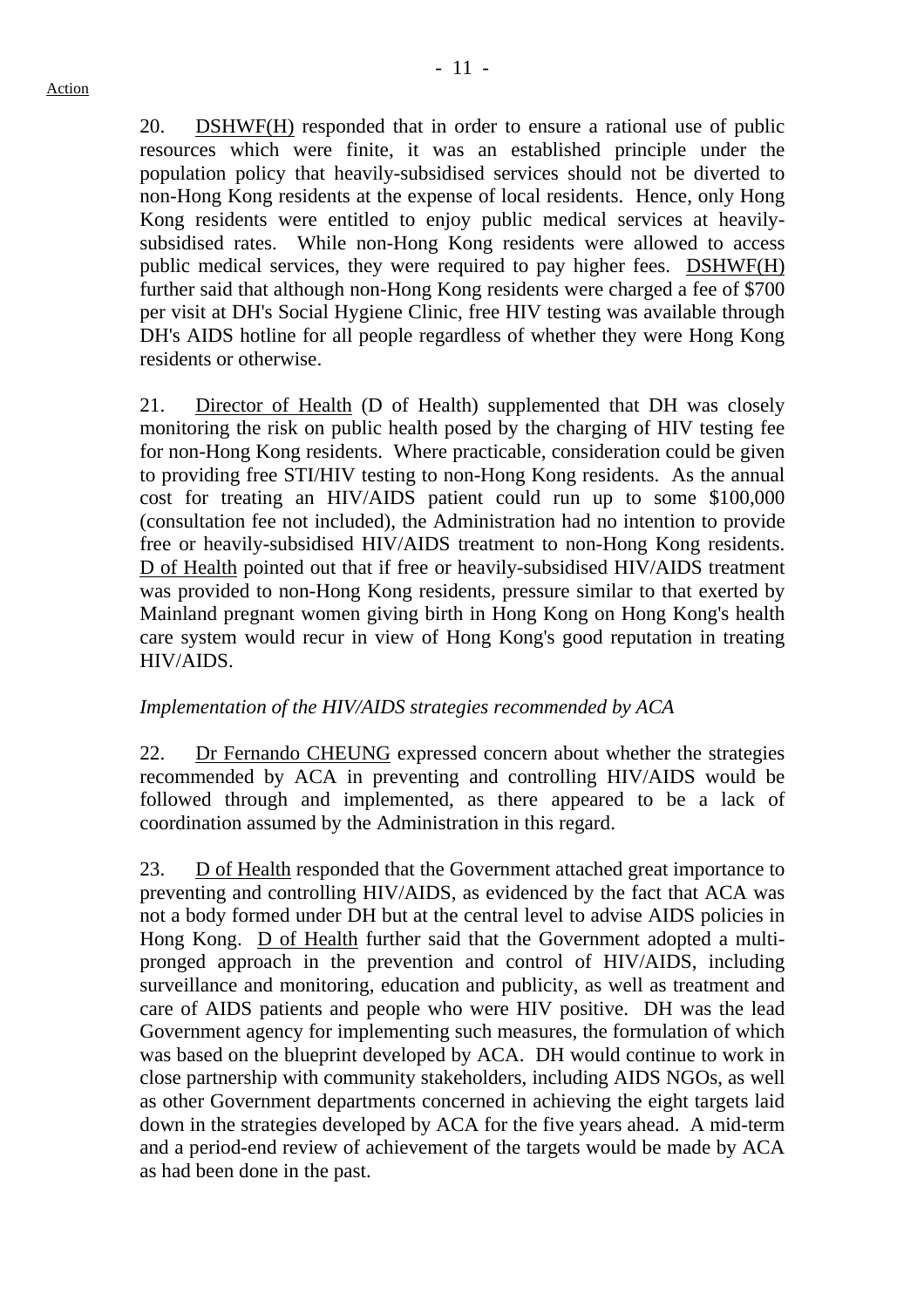### *Funding mechanism of ATF*

24. Dr KWOK Ka-ki and Dr Fernando CHEUNG urged the Administration to ensure that ATF was channelled to support worthy community-based programmes and projects such as providing additional medical and/or support services for people living with HIV/AIDS and organising training for frontline AIDS workers to enhance their expertise. Mr Fred LI and Ms LI Fung-ying echoed similar views. Mr LI further said that ATF should fund more projects/programmes targetting at educating youth and students on the prevention of HIV/AIDS, while Ms LI was of the view that money should be earmarked by the Council for ATF to support such projects/programmes.

25. DSHWF(H) responded that ATF was established in 1993 with a sum of \$350 million to provide assistance to people infected with HIV and generally to strengthen medical and support services and public education on AIDS. Applications for programme fund should target at the priority areas recommended by ACA. Support would be given if the applications could meet the approval criteria. Renewal of programme/project would be granted if the applicants could justify the continued need for the programme/project and demonstrate that the funded programme/project had good performance and track records. In response to the changed HIV situation in Hong Kong, ATF had been and would set aside additional funds to support community-based programmes/projects. The launching of a Special Project Fund of \$9 million in December 2006 by the Council on ATF to provide financial support for community-based HIV prevention programmes specifically for men who had sex with men (MSM) was a case in point. Notwithstanding the aforesaid, action would be taken to see how best the existing funding mechanism of ATF could be improved to make the application process more transparent and better meet the changed HIV situation in Hong Kong.

26. D of Health supplemented that supporting community-based programmes and grants on HIV/AIDS publicity and public education targetting at youth had all along been one of the priority funding areas of ATF. Some \$30 million had been dispensed to fund these programmes/projects from 1999 to 2006, the amount of which only came second to the funding of programmes and projects for patient care and support over the same period at some \$33 million. Apart from funding community organisations to run programmes and projects targeting at young people, DH had launched a website in collaboration with Radio Television Hong Kong on educating young people the importance of practising safe sex. Outreach teams were also sent to schools to promote safe sex regularly. D of Health also said that in order to provide better support to the Council for ATF, DH had been providing secretariat support to the Council two years ago.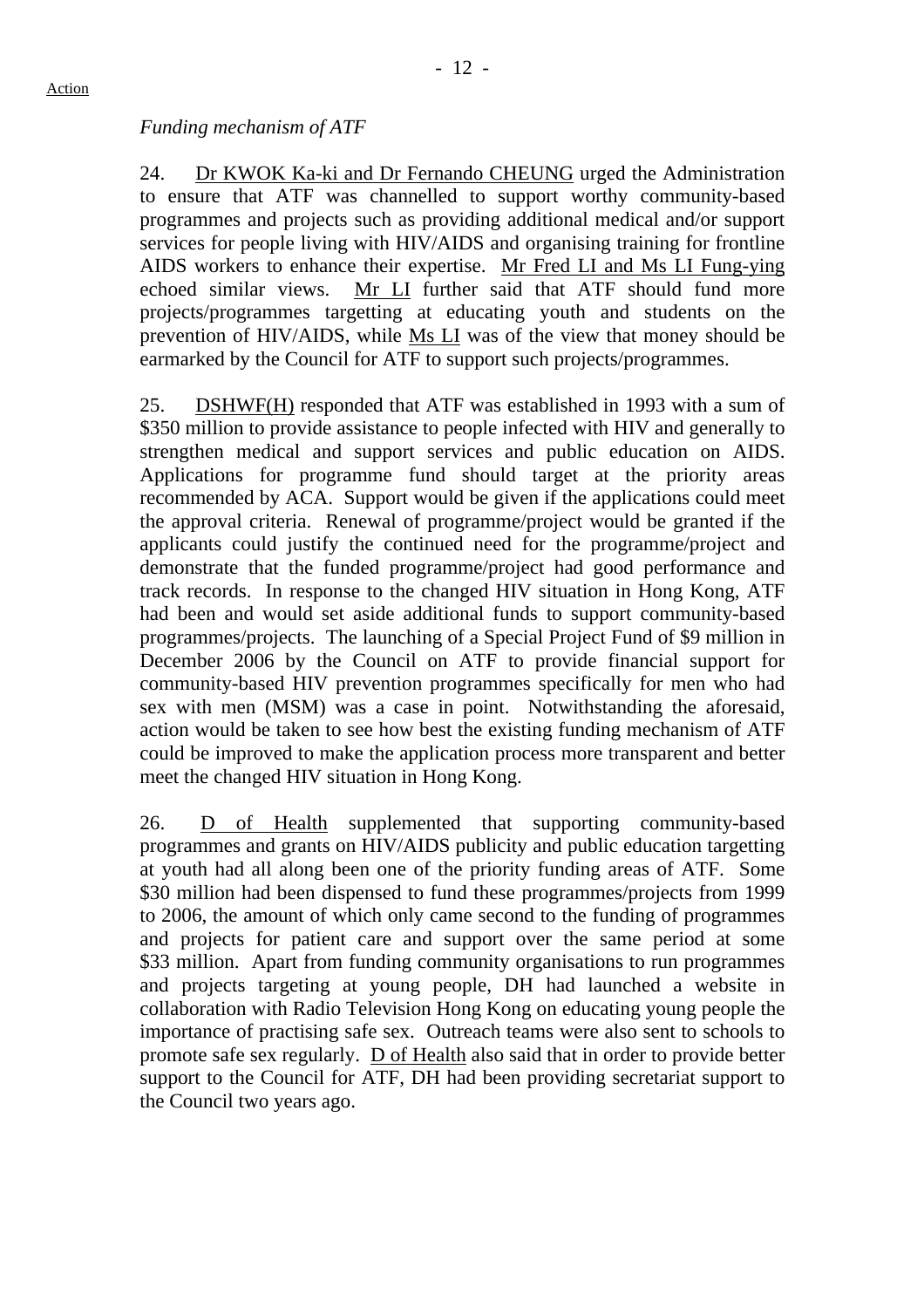## *Suspected place of infection*

27. Responding to Dr KWOK Ka-ki's enquiry about the likely places of infection of HIV cases in Hong Kong, Consultant (SPP), DH said that data collected from the voluntary reporting system by doctors revealed that most of the HIV infections among MSM were suspected to be acquired locally, whereas many of the HIV infections acquired through heterosexual contact in men were suspected to be contracted outside Hong Kong mainly in the Mainland and the neighbouring Asian countries.

# *Arrest of sex workers in possession of condoms or lubricants*

28. Mr Fred LI shared the concerns of deputations that possession of condoms or lubricants was often used by the Police as supporting evidence for arresting and prosecuting sex workers. Not only would such act violate basic human rights, public health was put at risk. Mr LI urged the Police to refrain from doing so.

29. DSHWF(H) responded that the Secretary for Security had made clear in his response to a written question raised at the Council meeting on 24 January 2007 that the Police would not make an arrest solely on the ground that items such as condoms or lubricants were seized from persons found in an anti-vice operation. The Police would only make an arrest when the requirements under the law were met, such as when it was reasonably suspected that a person had committed an offence.

## *Interfacing with Mainland China and nearby regions for an effective and collaborated response*

30. Ms LI Fung-ying noted from paragraph 9 of the Administration's paper that one of the priority areas for action identified by ACA for the coming five years was interfacing with Mainland China and nearby regions for an effective and collaborated response. Ms LI asked whether there was any new initiative to increase interface particularly with Mainland China, and if so, what it was. Mr LI KWOK-ying raised similar question.

31. D of Health responded that it was hoped that the enhanced electronic platform for exchange of surveillance data and information on HIV situation among 13 cities in the Pearl River Delta Region to be put in place by 2008 would further enhance HIV surveillance in the Region. Apart from this, exchange and joint efforts at Government and community levels between Hong Kong and Mainland China on HIV and related fields had increased in the past few years. Various forms of collaboration, including experience sharing and visits and attachments, would be stepped up. To support mainland professionals to further their professional development or research in Hong Kong on HIV/ AIDS control, the Red Ribbon Centre, with the sponsorship of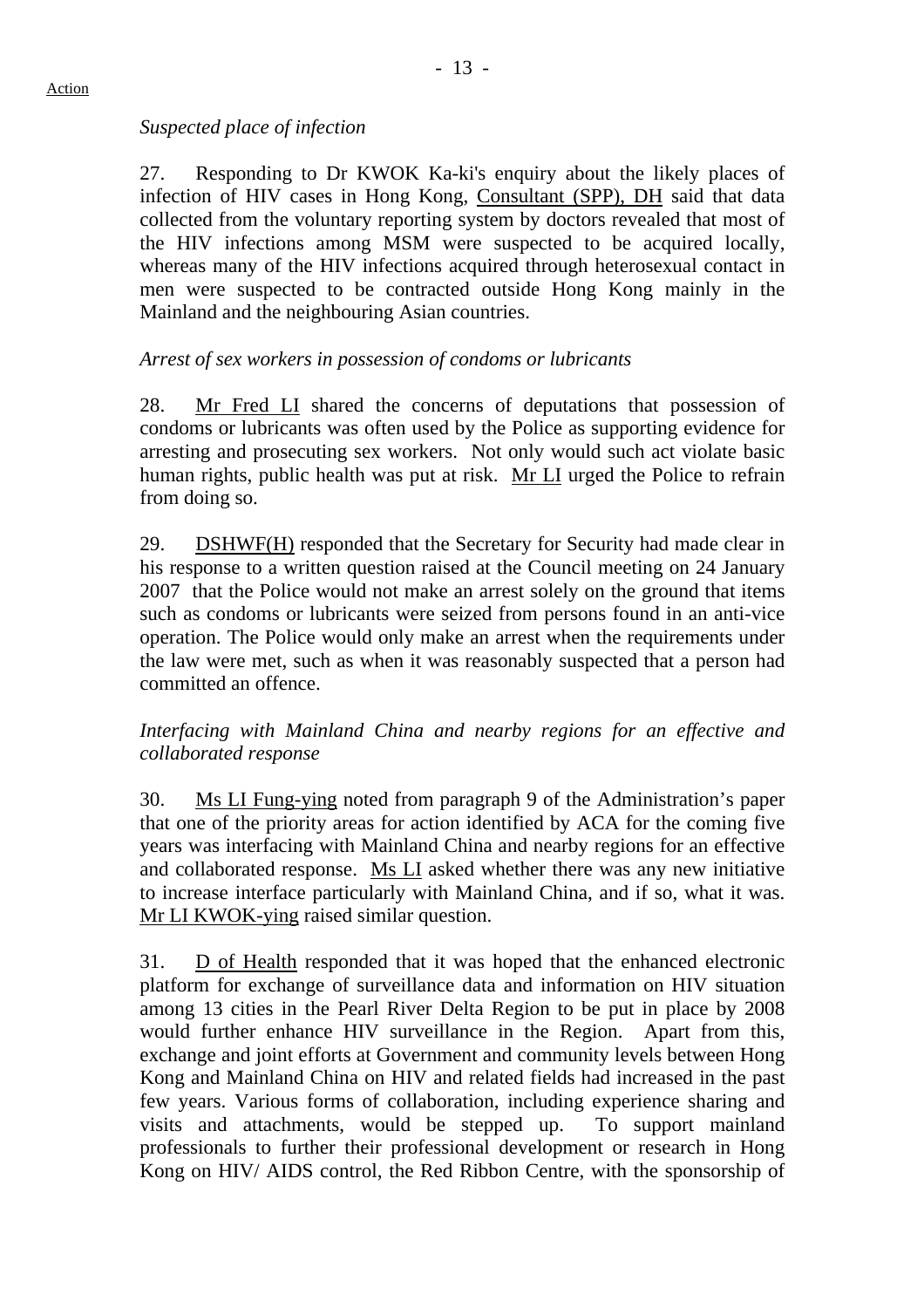Lions Clubs International Hong Kong and Macau District 303 had established the Lions-Red Ribbon Fellowship Scheme in 1999. The Red Ribbon Centre was an AIDS education, resource and research centre established by DH under the sponsorship of the ATF in 1996.

- Admin 32. In closing, the Chairman requested the Administration to provide a written response to the following requests raised by members and deputations -
	- (a) providing free HIV testing service to non-local sex workers; and
	- (b) including AIDS patients, people who were HIV positive and frontline AIDS workers on ACA.
- Admin The Chairman also requested the Administration to provide the following
	- (a) breakdown of the programmes/projects supported by ATF by type and amount involved in each of the past five years; and
	- (b) amount of funding for ATF for use in the coming five years, as well as the types of programmes/projects which ATF intended to fund and the percentage concerned.
	- **V. Regulation of "Health Maintenance Organisations"**  (LC Paper Nos. CB(2)1238/06-07(04), CB(2)1299/06-07 and CB(2)1280/06-07(04))

33. Assistant Director of Health (Health Administration and Planning) conducted a power-point presentation on the progress of the Administration's study on the regulation of "Health Maintenance Organisations" (HMOs), in particular on how to take forward the medical director concept, details of which were set out in the Administration's paper.

34. Members noted a letter from the Hong Kong Medical Association (LC Paper No. CB(2)1280/06-07(04)) requesting to give oral representations on the regulation of HMOs tabled at the meeting.

35. Dr KWOK Ka-ki said that he was not opposed to the medical director concept per se, but considered that its implementation alone would be far from adequate in addressing the concerns about patients' welfare and healthcare personnel's professional autonomy being compromised by HMOs' cost containment drive and commercial interests. Even with the implementation of the medical director concept, the owner of a HMO would remain largely outside the regulatory framework. Dr KWOK was of the view that the Administration should subject HMOs to a statutory licensing and registration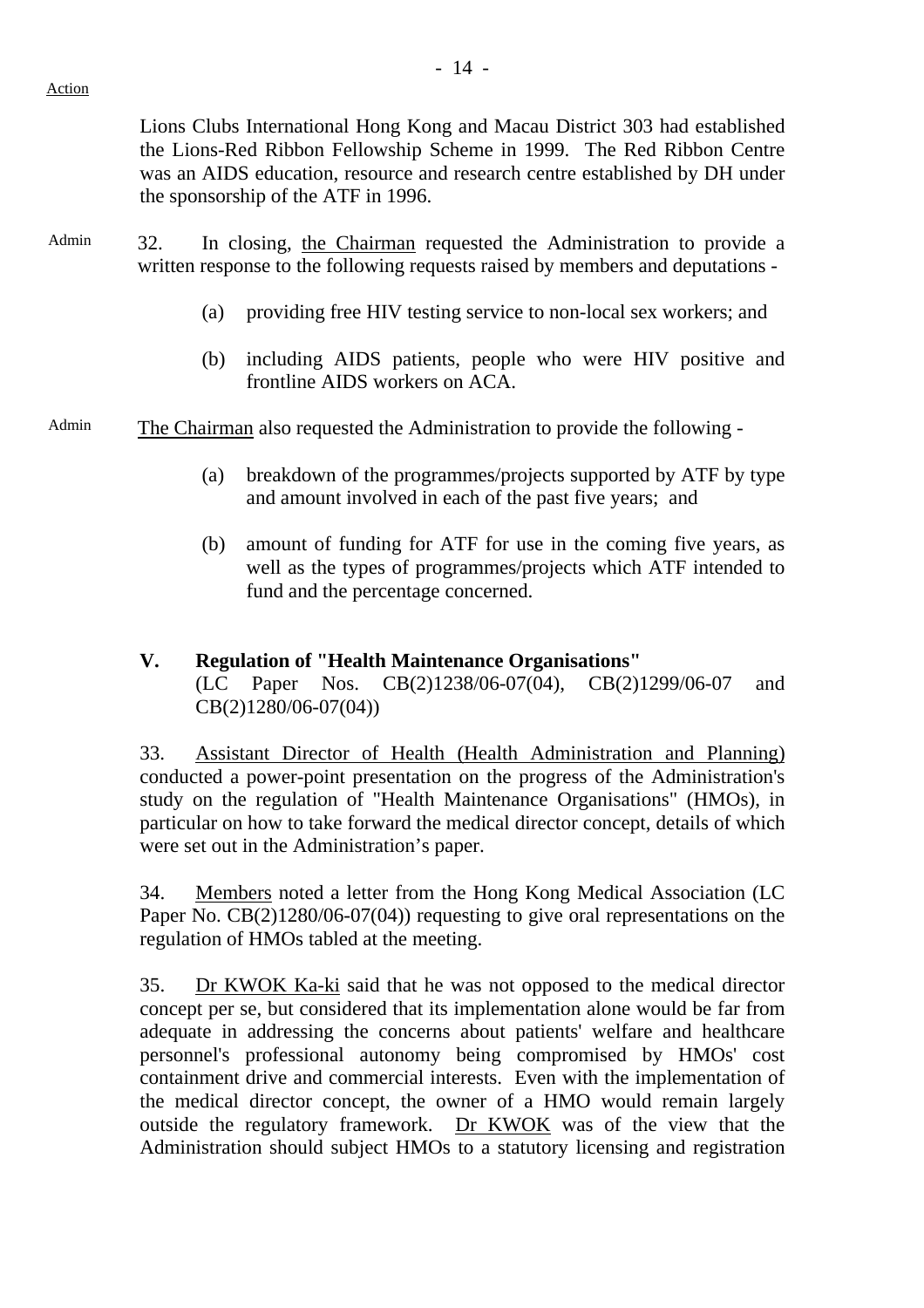Action

system so as to hold owners of HMO accountable for engaging in illegal or unethical acts on their clients.

Clerk 36. Dr KWOK suggested holding another meeting to listen to the views of deputations on the effectiveness of requiring HMOs to hire a medical director in safeguarding patients' interests. Members agreed.

> 37. DSHWF(H) responded that the Administration's proposal was made following discussions and consultations with the stakeholders concerned. A Working Group was set up by DH in May 2006 to study the issue and collect views from the stakeholders. Given the complexity of the local healthcare landscape and diverse views on how HMOs should be regulated, adequate time should be allowed to build up consensus and work out a regulatory proposal carefully. The Administration was of the view that the medical director concept was a practical first step which could be implemented before long to safeguard the interests of HMO users. DSHWF(H) further said that should members support the medical director concept, the Administration would immediately proceed to make further studies into the details of implementation including the duties of medical directors, consult the Medical Council regarding augmentation to its existing Professional Code and Conduct, prepare a complementary guideline, and make preparation for public education and publicity on the listing of group practices that had appointed medical directors.

Admin 38. The Chairman requested the Administration to provide comments received by the Government's Working Group on the medical director concept after the meeting. DSHWF(H) agreed.

> 39. In summing up, the Chairman said that members did not oppose to the medical director concept, but believed that it was neither the only solution nor the panacea to all the problems concerning the operation of HMOs. The Administration was requested to include in its discussion paper for the next meeting on the matter, to be held preferably in May 2007, its comprehensive strategies on regulating HMOs.

> 40. As the subject would be further discussed at another meeting, Dr KWOK Ka-ki agreed to defer moving the following motion then -

"本會促請政府盡快落實對醫療集團的強制登記及發牌制度,以加 強監管。"

(Translation)

"That this Panel urges the Government to expedite the implementation of a mandatory registration and licensing regime for HMOs to strengthen the regulation of HMOs."

Admin